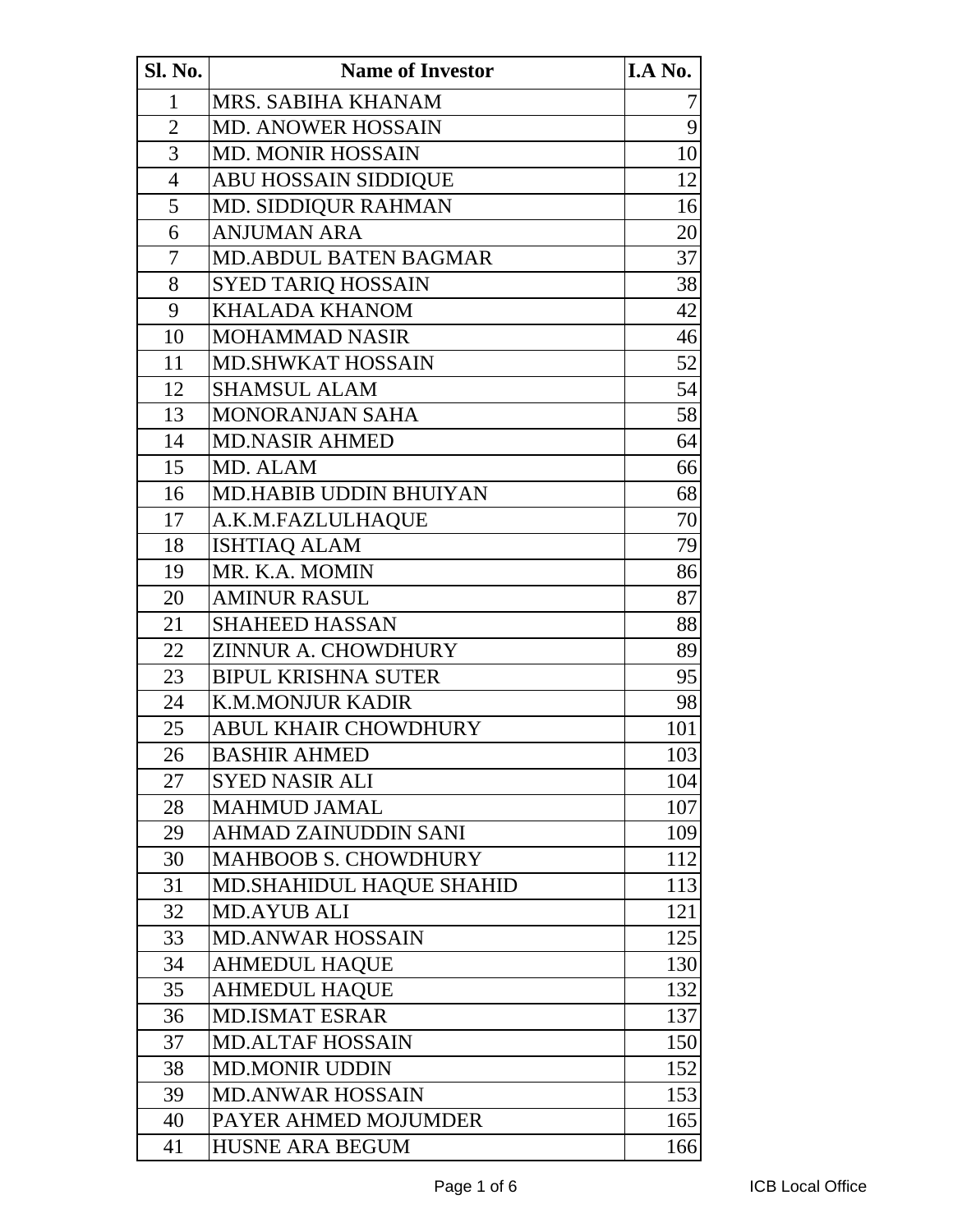| 42 | PAYER AHMED MOJUMDER              | 167 |
|----|-----------------------------------|-----|
| 43 | <b>FARIDA AHMED</b>               | 169 |
| 44 | <b>ZAHIR UDDIN AHMED</b>          | 170 |
| 45 | <b>MD.ALTAF HOSSAIN</b>           | 174 |
| 46 | <b>SHAHADAT HOSSAIN CHOWDHURY</b> | 175 |
| 47 | <b>MD.ASHIF IQBAL</b>             | 179 |
| 48 | <b>MD.JILLUR RAHMAN</b>           | 183 |
| 49 | <b>MD.JABEDUL KABIR</b>           | 184 |
| 50 | <b>AKTER UL AZIM</b>              | 186 |
| 51 | <b>EFTEKHARUL HASAN</b>           | 188 |
| 52 | <b>MD. BASHIR ALAM</b>            | 189 |
| 53 | <b>MD.AMANAT HOSSAIN</b>          | 190 |
| 54 | M. K. RONY                        | 193 |
| 55 | <b>AFSANA BEGUM</b>               | 194 |
| 56 | M. K. RONY                        | 195 |
| 57 | <b>MD.HELAL UDDIN</b>             | 196 |
| 58 | <b>S.S.JUNAED BAGDADI</b>         | 198 |
| 59 | MONOWARA AKHTER SHELLY            | 202 |
| 60 | MD.MOZAMMEL HOSSAIN               | 210 |
| 61 | <b>SAJEDA BEGUM</b>               | 211 |
| 62 | MD.MOZAMMEL HOSSAIN               | 212 |
| 63 | <b>MOZIBUR RAHMAN SIKDER</b>      | 213 |
| 64 | <b>MAHMUDUL HASSAN</b>            | 219 |
| 65 | <b>MD.SYADUR RAHMAN</b>           | 225 |
| 66 | <b>MD.ASHRAFUR RAHMAN</b>         | 226 |
| 67 | <b>MD.SAFIQUL ISLAM</b>           | 227 |
| 68 | SYEDA FARZANA NEAZ                | 234 |
| 69 | MRS. JOBAIDA KADIR                | 236 |
| 70 | <b>HELEN</b>                      | 237 |
| 71 | <b>HABIBATUL KIBRIA</b>           | 243 |
| 72 | <b>KAMRUL ISLAM</b>               | 244 |
| 73 | <b>HABIBATUL KIBRIA</b>           | 245 |
| 74 | <b>MD. BAZLUR RAHMAN</b>          | 249 |
| 75 | MD.YOUSUF                         | 252 |
| 76 | <b>ABDUL RAQUIB</b>               | 257 |
| 77 | <b>EMRANUL HAQUE</b>              | 267 |
| 78 | <b>MD. ABDUL MALEK</b>            | 269 |
| 79 | <b>MD. NAZRUL ISLAM</b>           | 300 |
| 80 | <b>MD. LEBU MIAH</b>              | 305 |
| 81 | <b>ND.JEWEL MIAH</b>              | 306 |
| 82 | <b>MD.LEBU MIAH</b>               | 307 |
| 83 | <b>SHAMSUDDIN</b>                 | 312 |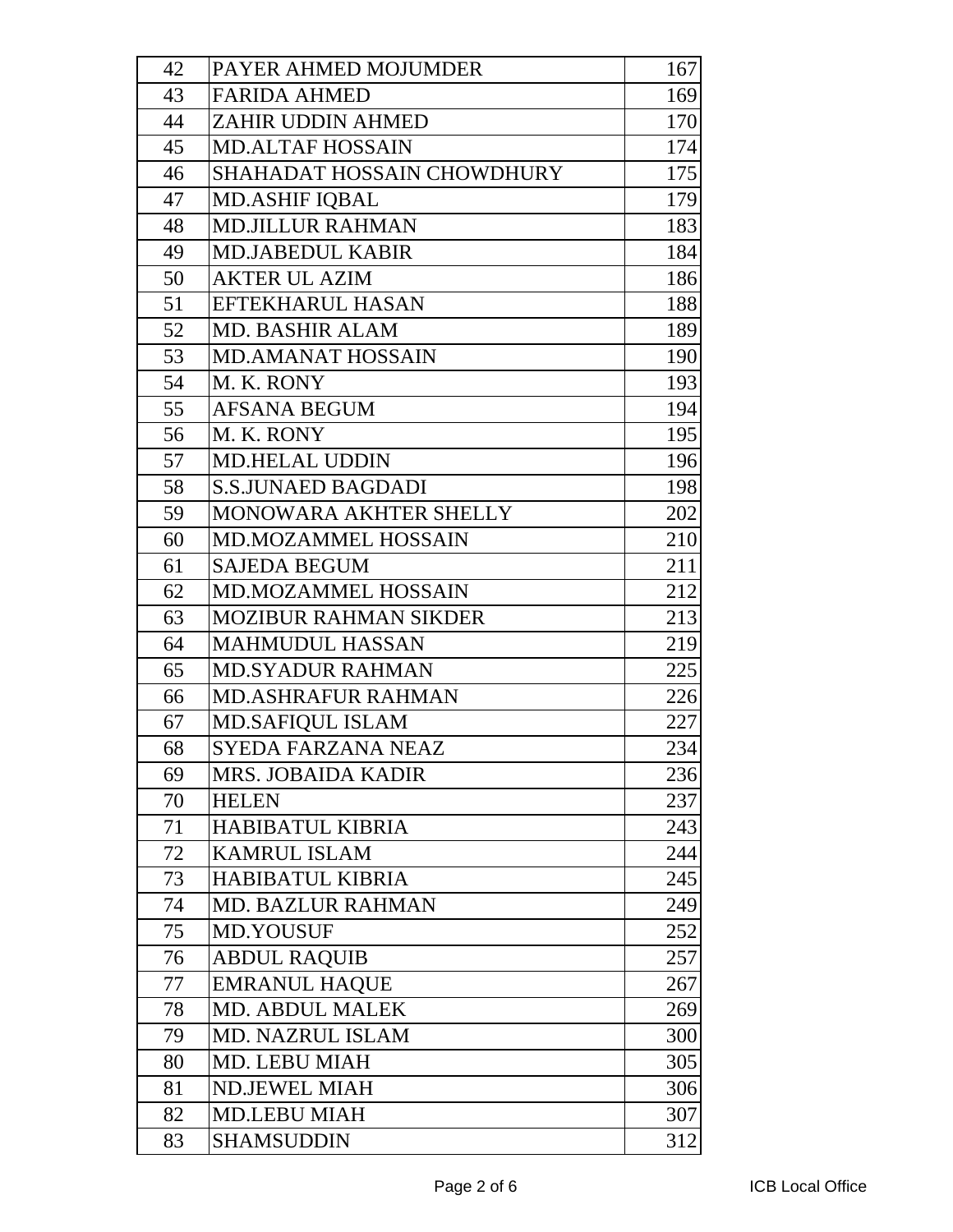| 84  | <b>MD. ZAKIR HOSSAIN</b>              | 324 |
|-----|---------------------------------------|-----|
| 85  | <b>MD.GOLAM AZAM</b>                  | 336 |
| 86  | <b>CHOW. MIZANUR RAHMAN SIKANDORY</b> | 337 |
| 87  | MD. SHAHABUDDIN KHAN                  | 339 |
| 88  | <b>MD.GOLAM ZAKARIA</b>               | 341 |
| 89  | <b>MD.NAWAB ALI</b>                   | 342 |
| 90  | <b>MD. NURUL ISLAM</b>                | 343 |
| 91  | MIR MANJURUL HUQ KHONDOKER            | 347 |
| 92  | <b>MD.BELAYET HOSSAIN</b>             | 354 |
| 93  | <b>FARUQUE AHMED</b>                  | 358 |
| 94  | <b>ZINATH-UN NOOR</b>                 | 359 |
| 95  | <b>MD.ISMAIL HOSSAIN</b>              | 361 |
| 96  | <b>MANZUR MORSHED KHAN</b>            | 365 |
| 97  | <b>FAZLUL HOOUE CHOWDHURY</b>         | 366 |
| 98  | <b>MD. ISMAIL</b>                     | 367 |
| 99  | <b>RAJEEB REHANON</b>                 | 386 |
| 100 | ENGR. MD. ANWAR HOSSAIN               | 398 |
| 101 | <b>SHAMSUN NAHAR KHAN</b>             | 401 |
| 102 | <b>MD. MOINUL HOSSAIN</b>             | 408 |
| 103 | <b>MOHAMMAD GIASUDDIN</b>             | 418 |
| 104 | <b>KAZI FIROJ UDDIN</b>               | 419 |
| 105 | <b>KAZI ZIAUDDIN</b>                  | 423 |
| 106 | <b>KAZI JAHIRUDDIN</b>                | 424 |
| 107 | G.M.M. HANJF                          | 426 |
| 108 | <b>HERO MIAH</b>                      | 428 |
| 109 | <b>MD. NUR KHAN</b>                   | 432 |
| 110 | <b>SABINA HAQUE</b>                   | 434 |
| 111 | <b>ABUL KALAM</b>                     | 435 |
| 112 | <b>RANJIT CHAKRABORTY</b>             | 446 |
| 113 | <b>FARZANA ISLAM</b>                  | 451 |
| 114 | <b>SHAHANA PERVIN</b>                 | 452 |
| 115 | <b>MAHMUDA SATTAR</b>                 | 471 |
| 116 | <b>MD. AFTAB UDDIN BISWAS</b>         | 472 |
| 117 | <b>MUHAMMAD ALI</b>                   | 474 |
| 118 | MD. DAULAT HOSSAIN CHOWDHURY          | 477 |
| 119 | <b>HARON AHMED</b>                    | 479 |
| 120 | <b>MEHERUN HUSSAIN</b>                | 480 |
| 121 | <b>INDRAJIT CHAKRABORTY</b>           | 484 |
| 122 | <b>RANJIT CHAKRABORTY</b>             | 485 |
| 123 | <b>SHARMINA HAQUE</b>                 | 492 |
| 124 | S.M. JUNAYED                          | 495 |
| 125 | <b>AHMED SHAHID</b>                   | 496 |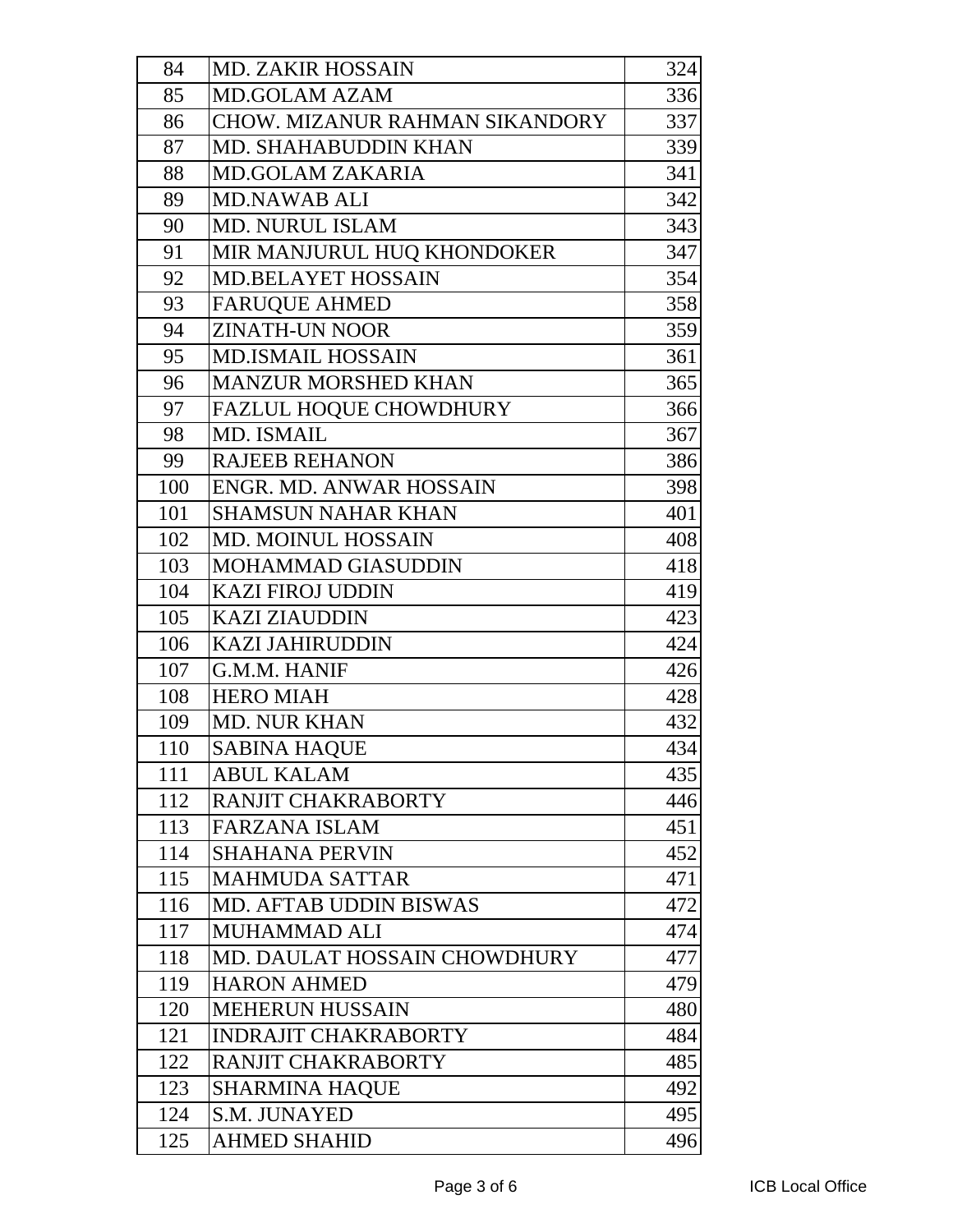| 126 | <b>SALIM MAHMUD</b>              | 503 |
|-----|----------------------------------|-----|
| 127 | <b>SABBIR MAHMUD</b>             | 507 |
| 128 | <b>AZHAR HOSSAIN</b>             | 525 |
| 129 | <b>FARID AHMED</b>               | 535 |
| 130 | <b>MD. SAROWAR HOSSAIN</b>       | 544 |
| 131 | MD. BISHARAT ALI                 | 546 |
| 132 | RUKHSANA DEEPA HYDER             | 548 |
| 133 | <b>MD.SHAHADAT HOSSAIN</b>       | 552 |
| 134 | G.M.A. GAFFAR                    | 556 |
| 135 | MOHAMMAD MAHMUDUL HAQUE          | 573 |
| 136 | DR.A.T.M.KABIRUDDIN KHAN         | 578 |
| 137 | <b>M.M.SAAD ULLAH</b>            | 582 |
| 138 | <b>BEHNAZ KABIR</b>              | 589 |
| 139 | <b>MS. SALMA AKHTERI</b>         | 591 |
| 140 | <b>MD. NURUL HAQUE</b>           | 592 |
| 141 | <b>NAILA AKTER</b>               | 602 |
| 142 | <b>KHURSHIDA BEGUM</b>           | 603 |
| 143 | <b>S.M. ABU BAKAR</b>            | 604 |
| 144 | <b>MD.KOHINOOR ISLAM</b>         | 608 |
| 145 | MD.KOHINOOR ISLAM &              | 610 |
| 146 | <b>MD.ABUL MAHAFUZ KHAN</b>      | 612 |
| 147 | MD. NOMAN BHUIYAN &              | 613 |
| 148 | <b>MISS FARHANA KOMOR</b>        | 643 |
| 149 | <b>FATEMA ISLAM</b>              | 649 |
| 150 | <b>MAZEDUL ISLAM</b>             | 651 |
| 151 | <b>ISHRAT SULTANA</b>            | 656 |
| 152 | AFROZA SULTANA                   | 657 |
| 153 | <b>MD. ABDUR RASHID GAZI</b>     | 674 |
| 154 | <b>KHANDRAKER TANVIRUL ISLAM</b> | 688 |
| 155 | MD. KANCHON ALI MIAH             | 696 |
| 156 | DR.MD.NAZMUS SADAT               | 698 |
| 157 | <b>MD. AZIZUR RAHMAN</b>         | 700 |
| 158 | <b>MD.SHAKAYET HOSSAIN</b>       | 707 |
| 159 | <b>MD.ZAHURULISLAM</b>           | 711 |
| 160 | <b>ANOWARA BEGUM</b>             | 716 |
| 161 | <b>JASMIN ARA BEGUM</b>          | 717 |
| 162 | <b>MD. MOSHARRAF HOSSAIN</b>     | 720 |
| 163 | <b>MD.ZIAUL KABIR</b>            | 742 |
| 164 | <b>MRS.RASHIDA HOSSAIN</b>       | 743 |
| 165 | <b>MD. MONIR HOSSAIN</b>         | 749 |
| 166 | <b>ABDUS SALAM SIKER</b>         | 759 |
| 167 | <b>MISS SALVINA SIKDER</b>       | 760 |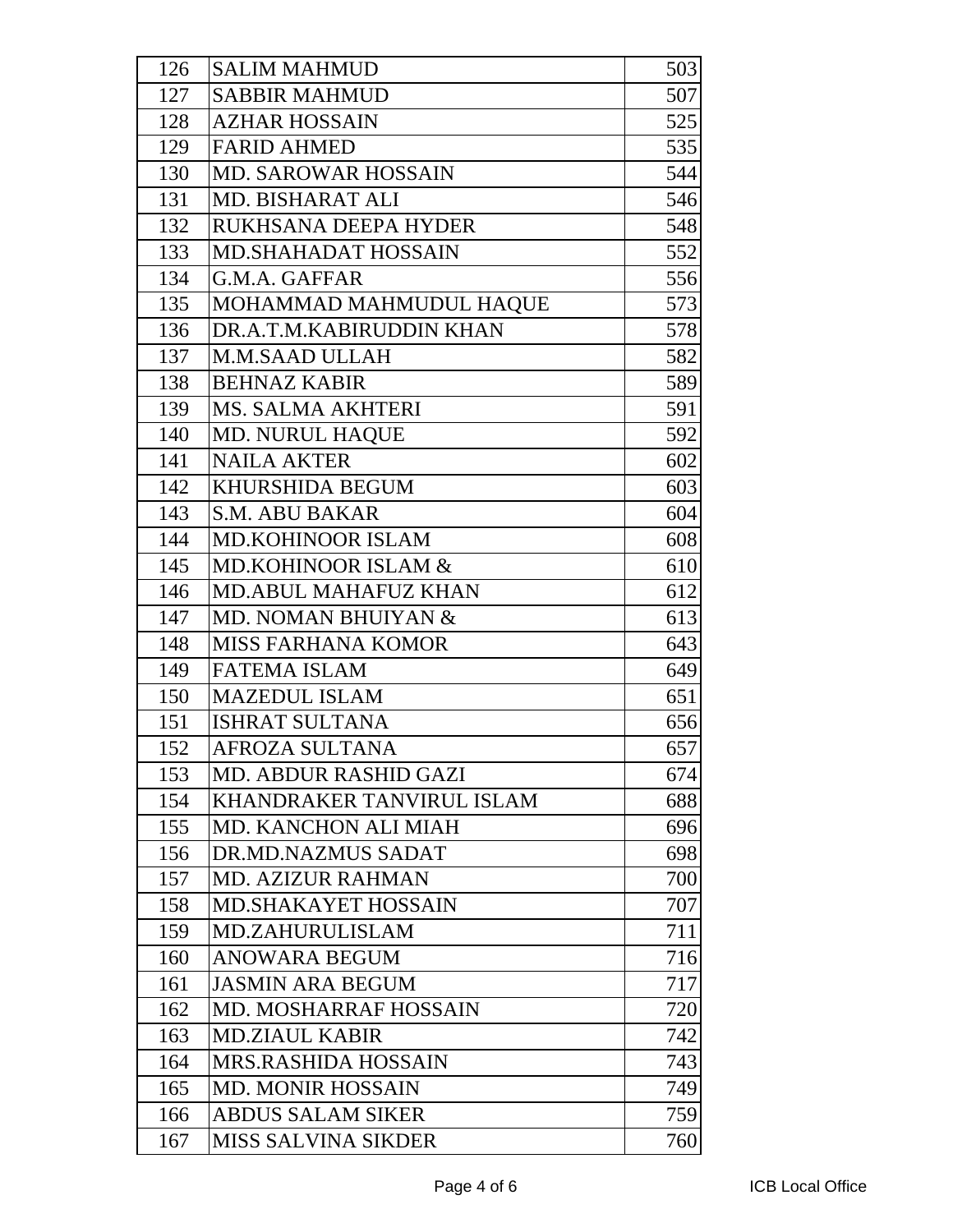| 168 | <b>MISS SILVIA SIKDER</b>          | 761 |
|-----|------------------------------------|-----|
| 169 | <b>SYED MONJUR HOSSAIN</b>         | 762 |
| 170 | <b>PALOMA</b>                      | 763 |
| 171 | <b>MRS. SHARMEEN AKHTAR</b>        | 773 |
| 172 | KHAN TARIQUL ISLAM                 | 775 |
| 173 | <b>MD.MONZUR HASAN TITO</b>        | 777 |
| 174 | <b>SOMA SULTANA</b>                | 793 |
| 175 | <b>MD.ZAKIR HOSSAIN</b>            | 794 |
| 176 | <b>MD.HARUN-OR-RASHID KHAN</b>     | 797 |
| 177 | MD. ABUL KASHEM MIAZI              | 803 |
| 178 | <b>MRS. FAIZUNESSA KASHEM</b>      | 804 |
| 179 | A.F.M. AKHTARUDDIN                 | 813 |
| 180 | <b>MD. SHAHJAHAN PATWARY</b>       | 816 |
| 181 | <b>MD.JOYNAL ABEDIN</b>            | 817 |
| 182 | <b>SYED MD. MATLUBUR RAHMAN</b>    | 819 |
| 183 | <b>CH.SUZANUR RAHMAN SIKANDORY</b> | 836 |
| 184 | <b>MRS. MORSHED JAHAN</b>          | 842 |
| 185 | MOHAMMAD ASADUZZAMAN               | 854 |
| 186 | <b>FATEMA NARGIS</b>               | 859 |
| 187 | <b>KANIZ FATEMA</b>                | 868 |
| 188 | <b>MD.BASHIR AHAMAD</b>            | 872 |
| 189 | <b>SK.ABUL KASHEM</b>              | 881 |
| 190 | <b>MD.MURAD HOSSAIN</b>            | 884 |
| 191 | <b>SHEIKH HUMAYUN KABIR</b>        | 887 |
| 192 | <b>FARHANA HOSSAIN ERNA</b>        | 894 |
| 193 | <b>MD. SAHID HOSSAIN</b>           | 906 |
| 194 | SD.RUBEL (JT)                      | 913 |
| 195 | <b>SD. RUBEL</b>                   | 914 |
| 196 | MD. SHIRAJUR RAHMAN (JT)           | 918 |
| 197 | <b>MRS. ISMAT ARA</b>              | 921 |
| 198 | <b>MEHDI MAHFUZ</b>                | 927 |
| 199 | <b>ANJUMAN-E-ROWSHON</b>           | 929 |
| 200 | <b>MD. SHAFIQUR RAHMAN</b>         | 930 |
| 201 | <b>RAYHAN BIN SHAFI</b>            | 932 |
| 202 | <b>MISS SHUHITA TANJIN</b>         | 938 |
| 203 | MD. NIZAM UDDIN                    | 943 |
| 204 | MUNSHI NURUNNABI AHMED             | 945 |
| 205 | MR. NAZIR AHMED RANA               | 947 |
| 206 | <b>MRS. RAFIA AHMED</b>            | 953 |
| 207 | MD.MIZANUR RAHMAN CHOWDHURY        | 958 |
| 208 | <b>MRS. MADHURY DHAR</b>           | 960 |
| 209 | SNIGHDHA DATTA                     | 961 |